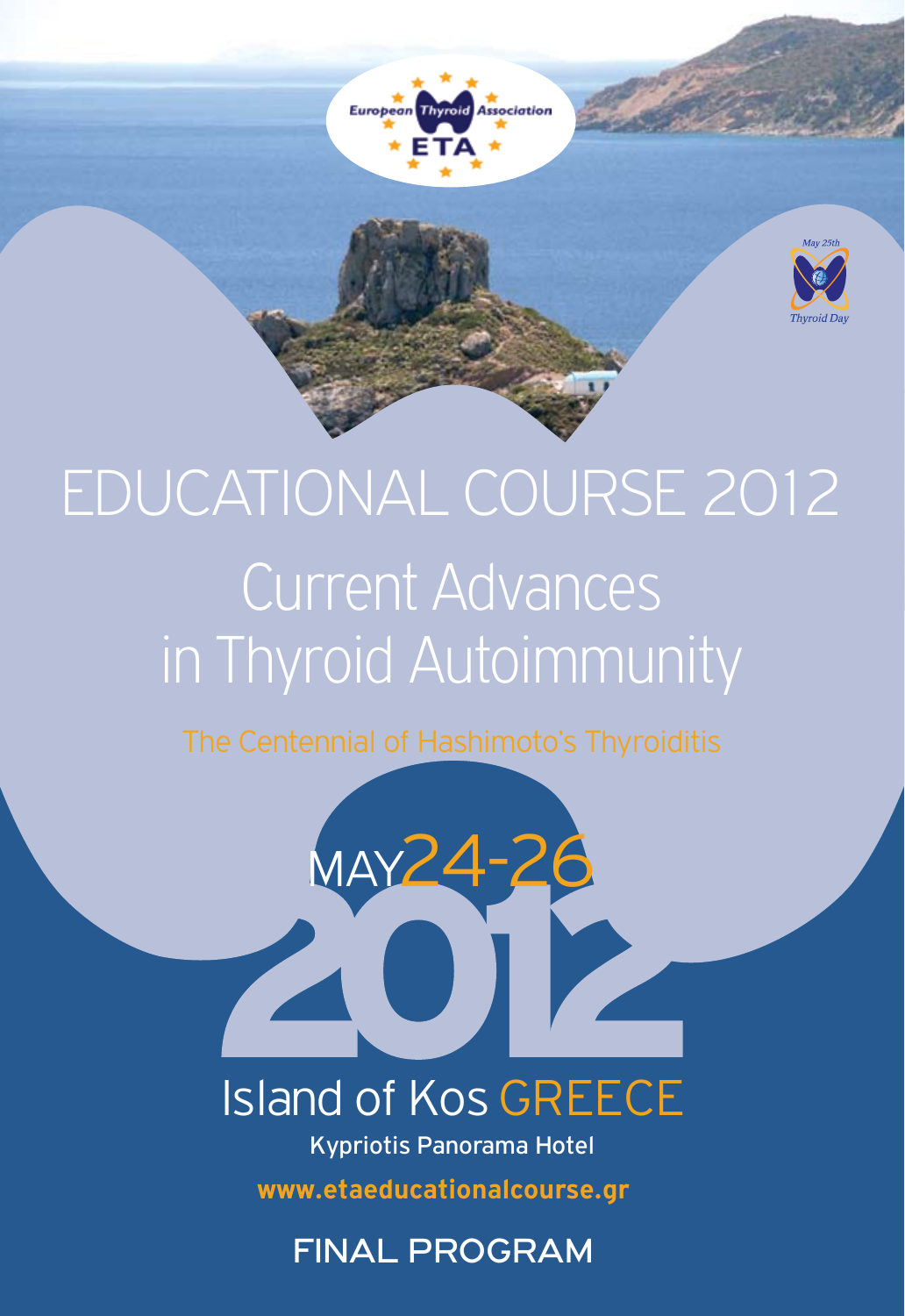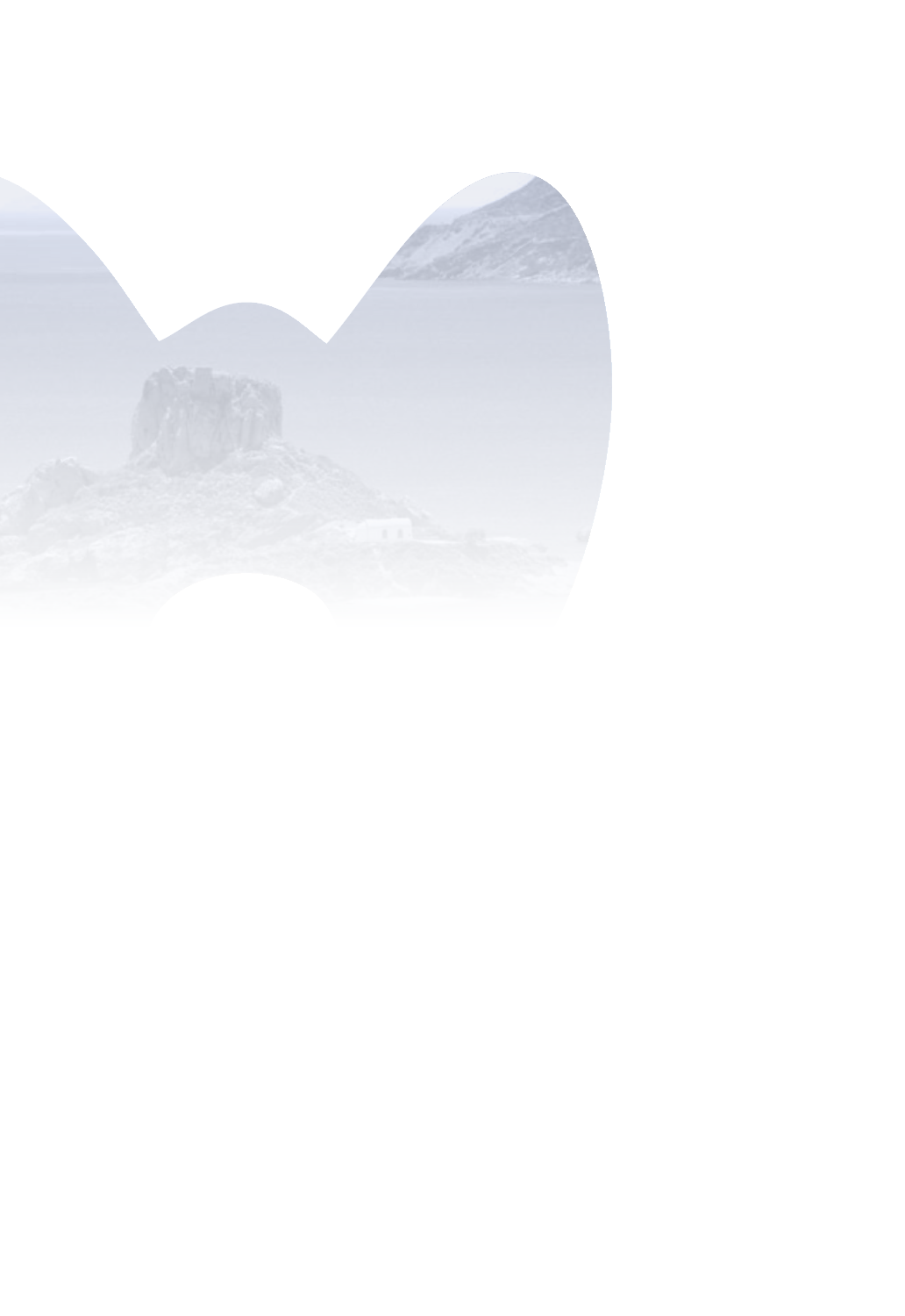### **Welcome Message**

On behalf of the Educational Board of the European Thyroid Association, it is my great honor and pleasure to invite you to the Meeting on "Advances in Thyroid Autoimmunity", which will be held 24-26 May, 2012, on the Hippocratic island of Kos. The program will feature cutting-edge presentations by renowned teachers on a broad range of topics specifically concerning autoimmunity.

The event will also include commemoration of the centennial of Hashimoto's thyroiditis, with the esteemed participation of representatives of the Japanese Thyroid Association, this to take place on 25 May, World Thyroid Day.

We are very much looking forward to welcoming you all in Kos, the 'island of Medicine', for what will be a truly memorable event!

> *Leonidas Duntas Chairman of the Meeting and Member of the EB*

### **Committees**

### **ETA Executive Committee**

**President** Theo Visser, The Netherlands **Secretary** Luigi Bartalena, Italy **Treasurer** George Kahaly, Germany

### *Members*

Ana Aranda, Spain Agnieszka Piekielko-Witkowska, Poland Kris Poppe, Belgium Laurence Leenhardt, France Maria Alevizaki, Greece Mariastella Zannini, Italy Robin Peeters, The Netherlands Simon Pearce, UK

### **Educational Board of the ETA**

**Chair, ex officio** Theo Visser, The Netherlands **Ex officio** Luigi Bartalena, Italy **Ex officio** George Kahaly, Germany Ana Aranda, Spain Endre Nagy, Hungary Leonidas Duntas, Greece Mariastella Zannini, Italy Robin Peeters, The Netherlands Valentin Fadeyev, Russia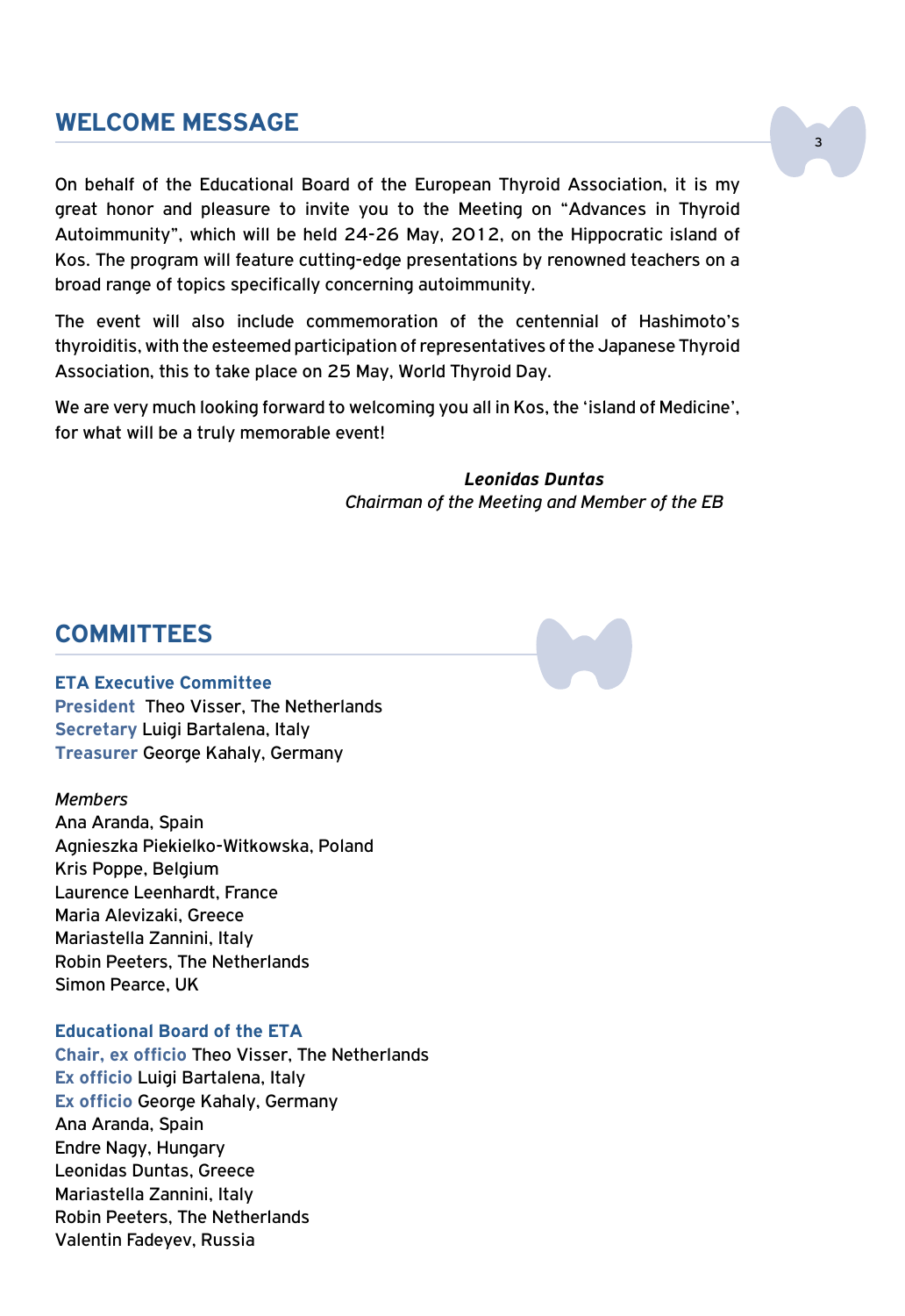# **FACULTY**

| Maria Alevizaki            | Professor in Endocrinology Endocrine Unit, Dept. of<br>Medical Therapeutics Athens University School of Medicine<br>Alexandra Hospital, Athens, Greece                       |  |
|----------------------------|------------------------------------------------------------------------------------------------------------------------------------------------------------------------------|--|
| Luigi Bartalena            | Professor of Endocrinology, University of Insubria, Head,<br>Endocrine Unit Ospedale di Circolo, Varese, Italy                                                               |  |
| Luca Chiovato              | Unit of Internal Medicine and Endocrinology, Fondazione<br>Salvatore Maugeri, Pavia, Italy                                                                                   |  |
| Ekaterina Dacou-Voutetakis | Professor, Dept. of Pediatrics, University of Athens, Greece                                                                                                                 |  |
| Leonidas Duntas            | Professor, Endocrinology and Internal Medicine, Endocrine<br>Unit, Evgenidion Hospital, University of Athens, Greece                                                         |  |
| Murat Erdogan              | Dept. of Endocrinology and Metabolism, Ankara University,<br>Medical Faculty, Ankara, Turkey                                                                                 |  |
| Ulla Feldt-Rasmussen       | Professor, Dept. of Endocrinology, Ringshospitalet,<br>University of Copenhagen, Secretary of the ETA,<br>Copenhagen, Denmark                                                |  |
| <b>Demetrios Goulis</b>    | Assistant Professor of Endocrinology & Reproduction,<br>Aristotle University of Thessaloniki, Greece                                                                         |  |
| Yuji Hiromatsu             | Division of Endocrinology and Metabolism, Dept. of<br>Medicine, Kurume University School of Medicine, Fukuoka,<br>Japan                                                      |  |
| Josef Köhrle               | Professor, Dept. of Endocrinology and Molecular Biology,<br>Universitaetsklinikum Charite, University of Berlin, Germany                                                     |  |
| Peter Laurberg             | Professor of Endocrinology & Internal Medicine, Dept. of<br>Endocrinology, Aarhus University Hospital Aalborg Hospital<br>Science and Innovation Centre, Aalborg, Denmark    |  |
| Konstantinos Markou        | As. Professor of Pathology- Endocrinology,<br>University of Patras, Greece                                                                                                   |  |
| Jacques Orgiazzi           | Hospices civils de Lyon, centre hospitalier Lyon-Sud,<br>Université Lyon 1, service d'endocrinologie-diabétologie-<br>maladies métaboliques, Lyon, France                    |  |
| George Koukoulis           | Associate Professor of Pathology- Endocrinology,<br>University of Thessaly, Larissa, Greece                                                                                  |  |
| <b>Matthias Schott</b>     | Professor for Endocrinology University of Duesseldorf<br>Germany                                                                                                             |  |
| Peter Smyth                | Professor, Endocrine Laboratory, Dept. of Medicine/<br>Woodview, University College of Dublin, Ireland                                                                       |  |
| Masahiro Sugawara          | Endocrinology and Diabetes Division, Veterans Affairs<br>Greater Los Angeles Medical Center, Dept. of Medicine,<br>University of California at Los Angeles, Los Angeles, USA |  |
| Sofia Tseleni              | Professor, Dept. of Pathology, Medical School,<br>University of Athens, Greece                                                                                               |  |
| Apostolos Vagenakis        | Professor of Tissue Pathology, University of Patras,<br>Athens/Patras, Greece                                                                                                |  |
| Paolo Vitti                | Dept. of Endocrinology, University of Pisa, Italy                                                                                                                            |  |
| Jean Louis Wemeau          | Clinique endocrinologique Marc-Linguette, Lille,<br>France                                                                                                                   |  |
| Milos Zarkovic             | <b>Associate Professor of Internal Medicine</b><br>School of Medicine, University of Belgrade<br>Clinic of Endocrinology Serbia                                              |  |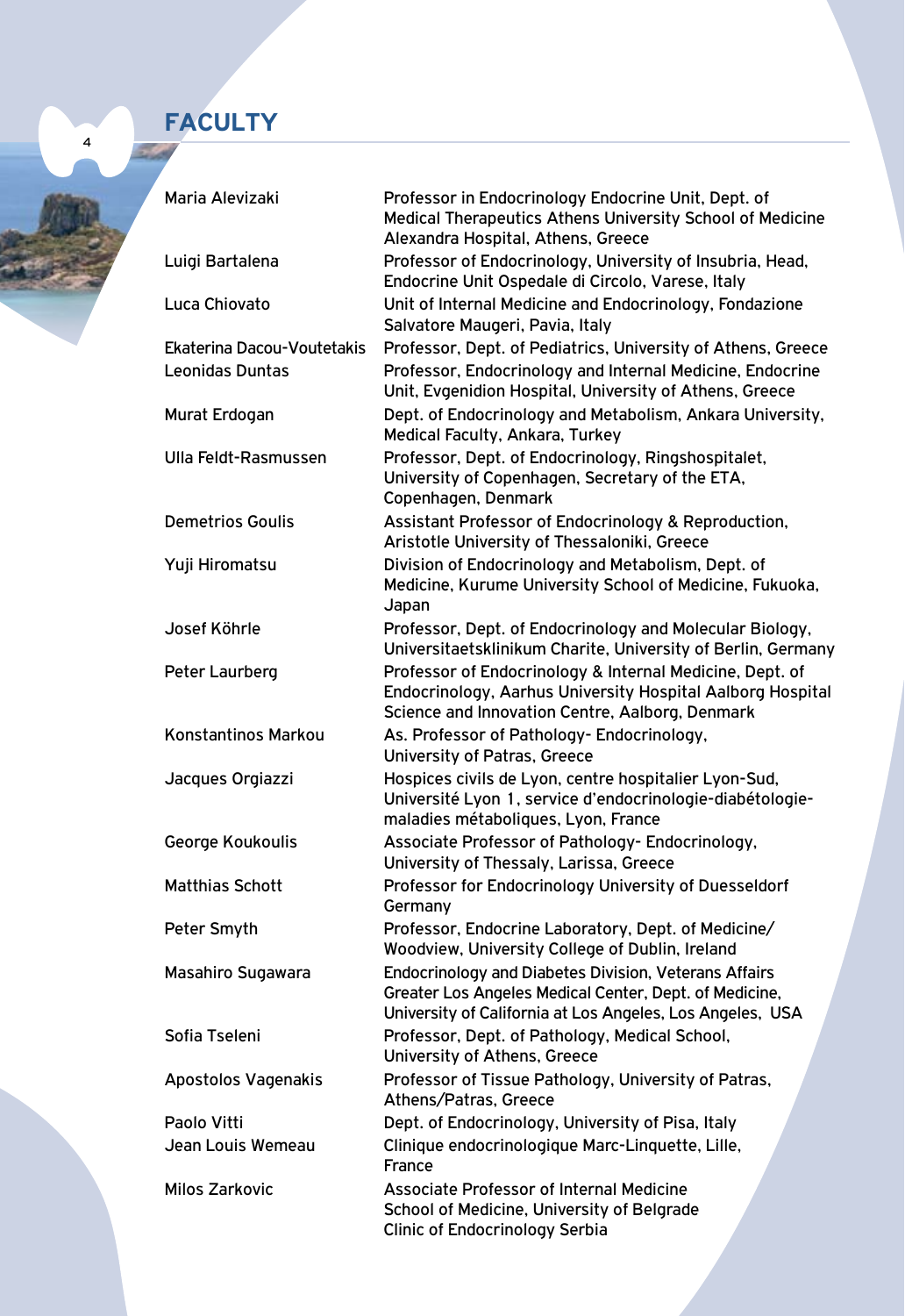# **Program at a Glance**

| Thursday 24 May 2012 |                                                                                                                  |  |
|----------------------|------------------------------------------------------------------------------------------------------------------|--|
| 06.00 - 07.00 pm     | Registrations                                                                                                    |  |
| $07.00 - 07.30$ pm   | <b>Welcoming Addresses</b>                                                                                       |  |
| $07.30 - 08.15$ pm   | Milestones in Thyroidology:<br><b>Special Lecture Commemorating the Centennial</b><br>of Hashimoto's Thyroiditis |  |
| 08.15 pm             | <b>Welcome Dinner</b>                                                                                            |  |

### **Friday 25 May 2012**

| 09.00 - 09.30 am      | Opening and The World Thyroid Day May 25                                                       |
|-----------------------|------------------------------------------------------------------------------------------------|
| $09.30 - 10.45$ am    | Session I: Pathogenesis of Thyroid Autoimmunity                                                |
| 10.45 - 11.05 am      | <b>Coffee Break</b>                                                                            |
| 11.05 am $-$ 12.35 pm | Session II: Diagnostic aspects of Autoimmune Thyroid<br><b>Disease</b>                         |
| 12.35 - 13.00 pm      | Interactive Lecture I<br><b>Thyroid autoimmunity and pregnancy: challenges and</b><br>dilemmas |
| 13.00 - 14.00 pm      | Lunch                                                                                          |
| 14.00 - 14.30 pm      | Interactive Lecture II<br><b>Thyroid Autoimmunity and Fertility</b>                            |
| 14.30 - 16.05 pm      | Session III: Prevention and Treatment                                                          |
| 17.00 pm              | Guided visit to the archaeological site of Asklipion -<br><b>Dinner</b>                        |

### **Saturday 26 May 2012**

| $09.00 - 10.00$ am    | <b>Presentation of Clinical Cases</b>                                                                                      |
|-----------------------|----------------------------------------------------------------------------------------------------------------------------|
| 10.00 - 10.30 am      | Interactive Lecture III<br>Thyroid Autoimmunity in childhood: epidemiology,<br>aetiopathogenesis and options of treatment. |
| $10.30 - 10.45$ am    | <b>Coffee Break</b>                                                                                                        |
| $10.45 - 12.00$ pm    | Session IV: Cancer and Thyroid Autoimmunity                                                                                |
| 12.00 pm              | Synopsis of the Meeting<br>Closure                                                                                         |
| $12.15 \,\mathrm{pm}$ | Lunch                                                                                                                      |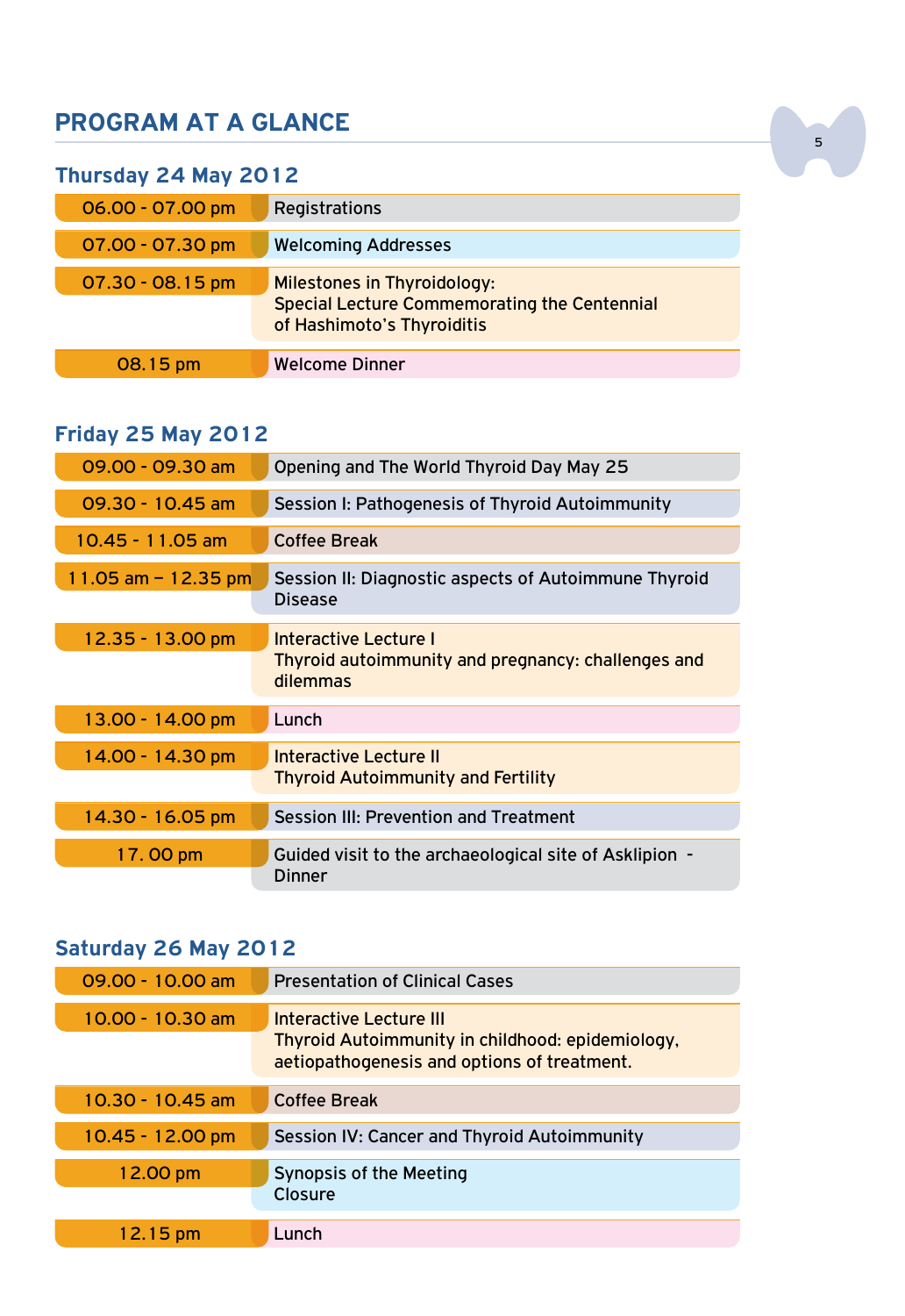# **SCIENTIFIC PROGRAM Thursday 24 May 2012**

| 06.00 - 07.00 pm   | <b>Registrations</b>                                                              |
|--------------------|-----------------------------------------------------------------------------------|
| $07.00 - 07.30$ pm | <b>Welcoming Addresses</b>                                                        |
| $07.30 - 08.15$ pm | <b>Milestones in Thyroidology: Special Lecture</b>                                |
|                    | <b>Commemorating the Centennial of Hashimoto's</b><br><b>Thyroiditis</b>          |
|                    | <b>Chairs: Peter Smyth (Dublin), Leonidas Duntas (Athens)</b>                     |
|                    | <b>History and Outlook of Hashimoto's Thyroiditis</b><br>Yuji Hiromatsu (Fukuoka) |
|                    |                                                                                   |
| 08.15 pm           | <b>Welcome Dinner</b>                                                             |

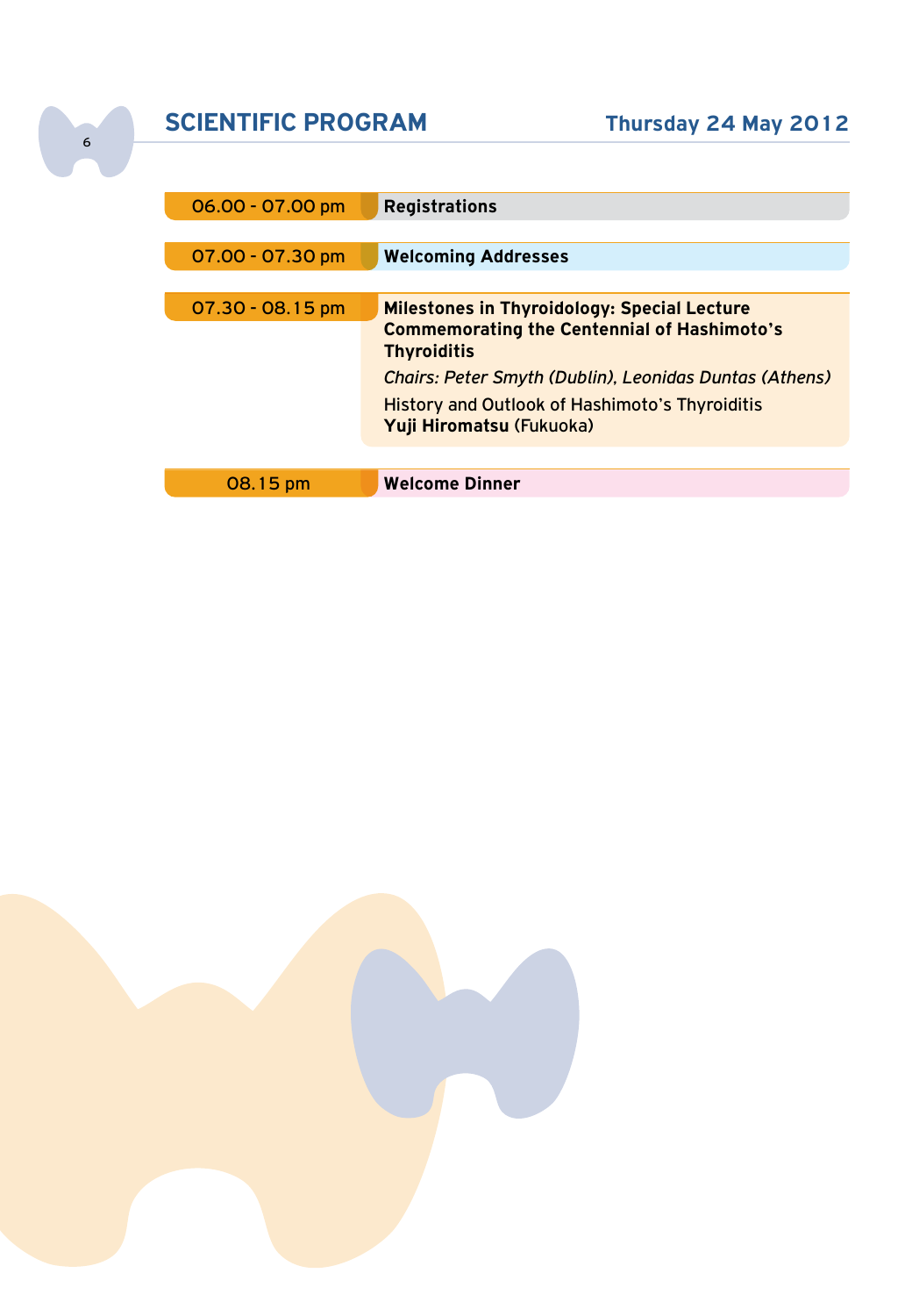### Friday 25 May 2012 **SCIENTIFIC PROGRAM**

| 09.00 - 09.30 am    | Opening and The World Thyroid Day May 25                                                                                                                                                                                    |  |
|---------------------|-----------------------------------------------------------------------------------------------------------------------------------------------------------------------------------------------------------------------------|--|
|                     | <b>Leonidas Duntas (Athens)</b>                                                                                                                                                                                             |  |
|                     |                                                                                                                                                                                                                             |  |
| 09.30 - 10.45 am    | <b>Session I: Pathogenesis of Thyroid Autoimmunity</b>                                                                                                                                                                      |  |
|                     | Chairs: Luigi Bartalena (Varese),                                                                                                                                                                                           |  |
|                     | Maria Alevizaki (Athens)                                                                                                                                                                                                    |  |
|                     | An overview of the pathogenesis of thyroid autoimmunity<br>Luca Chiovato (Pavia)                                                                                                                                            |  |
|                     | Thyroid autoimmunity and polyglandular autoimmune                                                                                                                                                                           |  |
|                     | syndromes<br>Jean Louis Wemeau (Lille)                                                                                                                                                                                      |  |
|                     | Hen and egg problems in the pathogenesis of thyroid<br>autoimmune diseases: on the role of essential trace<br>elements (I, Se and Fe) in development of antibodies<br>against follicular antigens.<br>Josef Köhrle (Berlin) |  |
|                     |                                                                                                                                                                                                                             |  |
| $10.45 - 11.05$ am  | <b>Coffee Break</b>                                                                                                                                                                                                         |  |
|                     |                                                                                                                                                                                                                             |  |
| 11.05 am - 12.35 pm | <b>Session II: Diagnostic aspects of Autoimmune Thyroid</b><br><b>Disease</b>                                                                                                                                               |  |
|                     | Chairs: Peter Laurberg (Aalborg),<br>Konstantinos Markou (Patras)                                                                                                                                                           |  |
|                     | The cytological aspects of autoimmune thyroiditis<br><b>Sofia Tseleni (Athens)</b>                                                                                                                                          |  |
|                     | lodine and thyroid autoimmunity friend or foe?<br>Paolo Vitti (Pisa)                                                                                                                                                        |  |
|                     | Sonographic and elastographic aspects as well as<br>diagnostic dilemmas of autoimmune thyroiditis<br><b>Murat Erdogan (Ancara)</b>                                                                                          |  |
|                     |                                                                                                                                                                                                                             |  |
| 12.35 - 13.00 pm    | <b>Interactive Lecture I</b>                                                                                                                                                                                                |  |
|                     | Chair: Apostolos Vagenakis (Athens/Patras)                                                                                                                                                                                  |  |
|                     | Thyroid autoimmunity and pregnancy: challenges and                                                                                                                                                                          |  |
|                     | dilemmas<br>Jacques Orgiazzi (Lyon)                                                                                                                                                                                         |  |
|                     |                                                                                                                                                                                                                             |  |
| 13.00 - 14.00 pm    | Lunch                                                                                                                                                                                                                       |  |
|                     |                                                                                                                                                                                                                             |  |
| 14.00 - 14.30 pm    | <b>Interactive Lecture II</b>                                                                                                                                                                                               |  |
|                     | Chair: Jacques Orgiazzi (Lyon)                                                                                                                                                                                              |  |
|                     | <b>Thyroid Autoimmunity and Fertility</b>                                                                                                                                                                                   |  |
|                     | <b>Demetrios Goulis (Thessaloniki)</b>                                                                                                                                                                                      |  |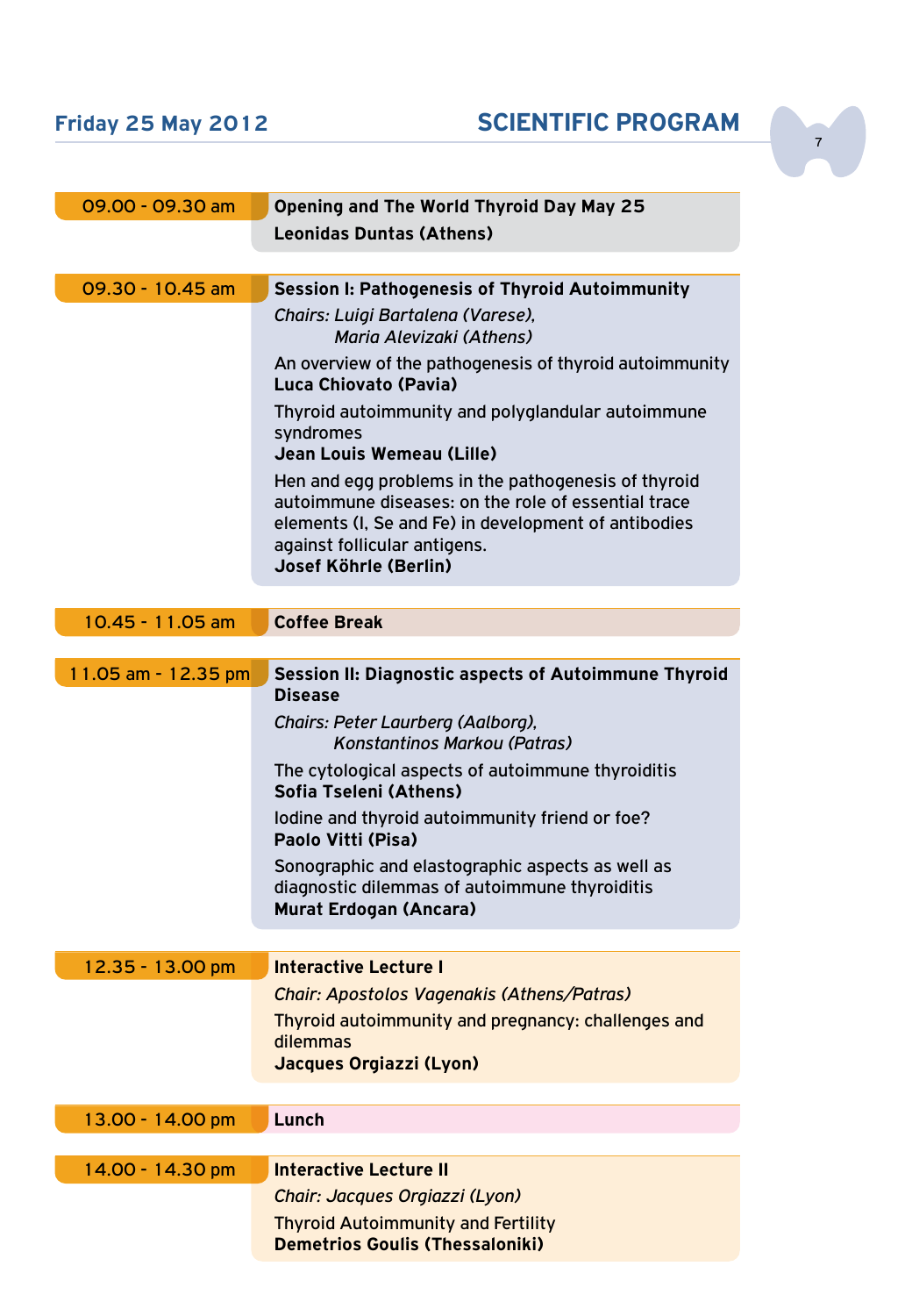# **SCIENTIFIC PROGRAM Friday 25 May 2012**

| 14.30 - 16.05 pm | <b>Session III: Prevention and Treatment</b>                                                                                                                  |
|------------------|---------------------------------------------------------------------------------------------------------------------------------------------------------------|
|                  | Chairs: Josef Köhrle (Berlin),<br>Apostolos Vagenakis (Athens/Patras)                                                                                         |
|                  | Prevention of autoimmune thyroid disease?<br><b>Peter Laurberg (Aalborg)</b>                                                                                  |
|                  | Linking nutrigenetics and nutrigenomics to thyroid<br>autoimmunity<br><b>Leonidas Duntas (Athens)</b>                                                         |
|                  | An update of treatment approaches to autoimmune<br>hyperthyroidism<br>Luigi Bartalena (Varese)                                                                |
|                  | New compounds applicable for the treatment of Graves'<br>disease                                                                                              |
|                  | <b>Masahiro Sugawara (Los Angeles, USA)</b>                                                                                                                   |
|                  |                                                                                                                                                               |
| 17.00 pm         | Guided visit to archaeological site of Asklipion and<br>short ceremony of the recitation of "Hippocratic oath",<br>followed by dinner in a traditional tavern |

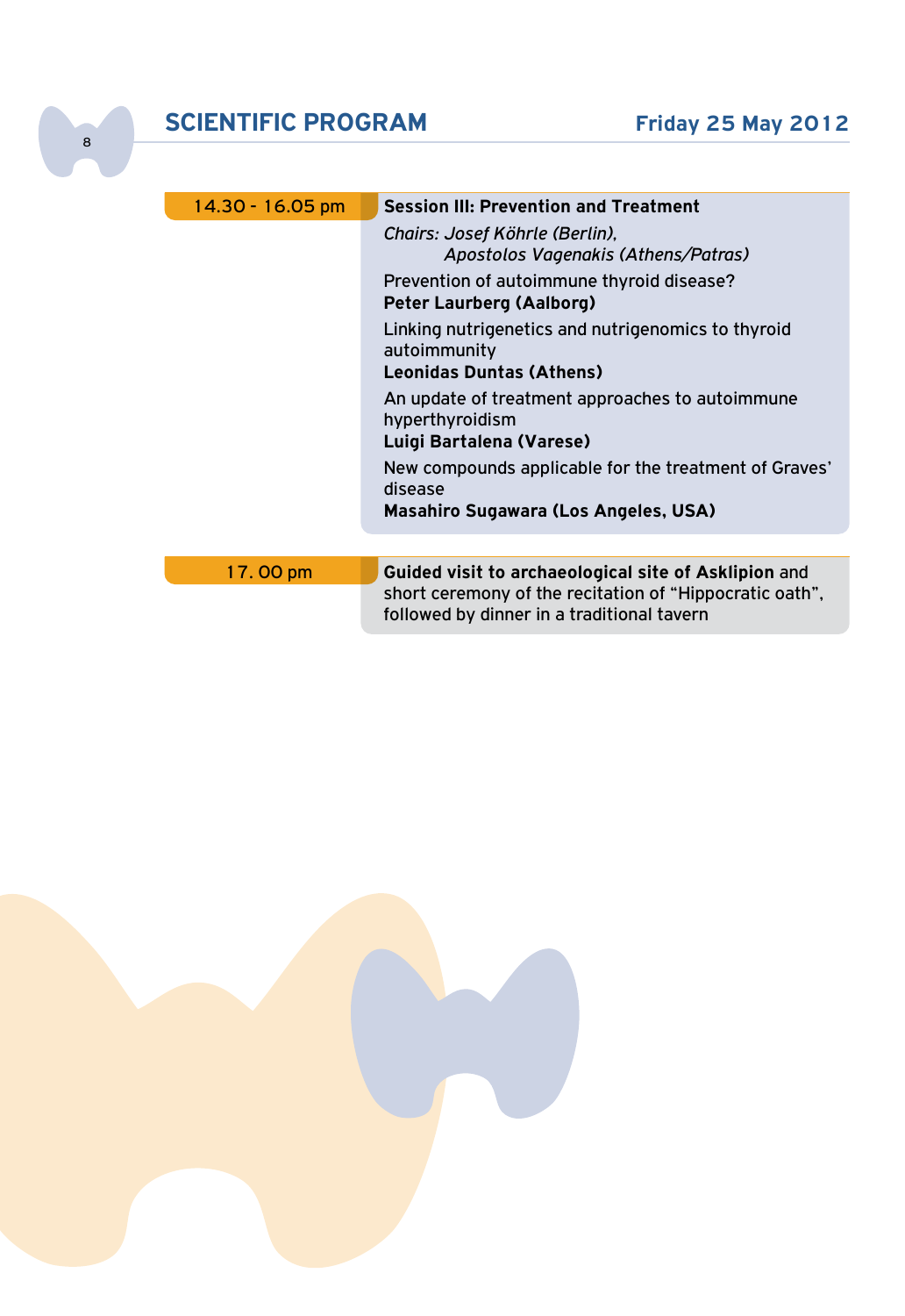# Saturday 26 May 2012 **SCIENTIFIC PROGRAM**

| 09.00 - 10.00 am   | <b>Presentation of Clinical Cases</b>                                                        |
|--------------------|----------------------------------------------------------------------------------------------|
|                    | Chairs: Ulla Feldt-Rasmussen (Copenhagen),<br>George Koukoulis (Larissa)                     |
|                    | Presentation and Discussion of clinical cases by                                             |
|                    | Specialists from the Mediterranean Region                                                    |
|                    |                                                                                              |
| 10.00 - 10.30 am   | <b>Interactive Lecture III</b>                                                               |
|                    | Chair: Paolo Vitti (Pisa)                                                                    |
|                    | Thyroid Autoimmunity in childhood: epidemiology,                                             |
|                    | aetiopathogenesis and options of treatment.<br><b>Ekaterina Dacou-Voutetakis (Athens)</b>    |
|                    |                                                                                              |
| $10.30 - 10.45$ am | <b>Coffee Break</b>                                                                          |
|                    |                                                                                              |
| 10.45 - 12.00 pm   | <b>Session IV: Cancer and Thyroid Autoimmunity</b>                                           |
|                    | Chairs: Milos Zarkovic (Belgrade),<br>Ekaterina Dacou-Voutetakis (Athens)                    |
|                    | Thyroid autoimmunity and cancer: a tight connection?<br><b>Matthias Schott (Duesseldorf)</b> |
|                    | Clinical significance of Tg antibodies and a comparative                                     |
|                    | evaluation of Tg assays in thyroid cancer.<br>Ulla Feldt-Rasmussen (Copenhagen)              |
|                    | Thyroid Autoimmunity and breast cancer.                                                      |
|                    | <b>Peter Smyth (Dublin)</b>                                                                  |
|                    |                                                                                              |
| 12.00 pm           | <b>Synopsis of the Meeting</b>                                                               |
|                    | Luigi Bartalena                                                                              |
|                    | Closure                                                                                      |
|                    |                                                                                              |
| 12.15 pm           | Lunch                                                                                        |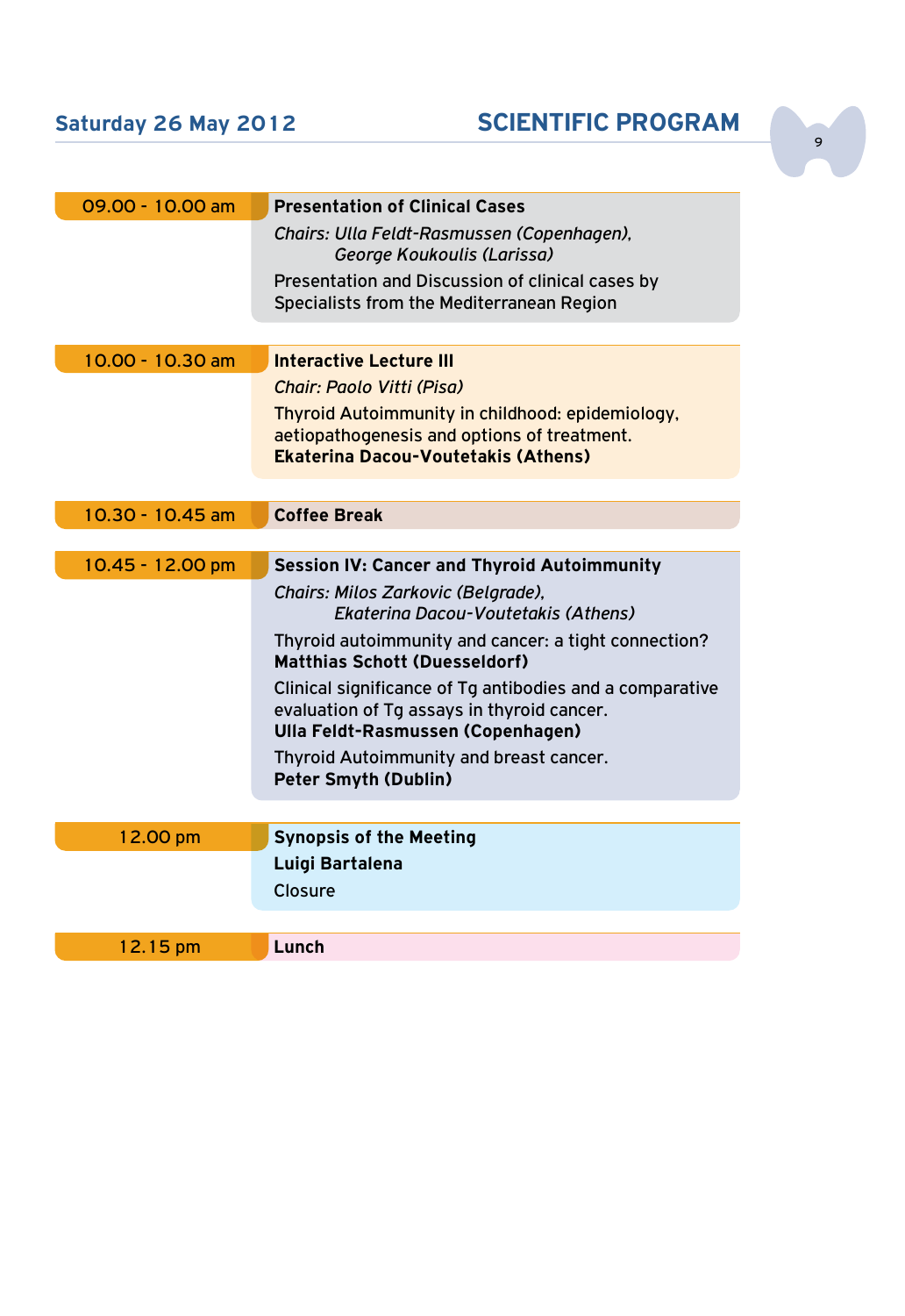### **GENERAL INFORMATION**

**Dates, Place** Thursday 24, through Saturday, 26 May 2012 at Kyrpiotis Panorama & Suites (4\* sup.), in Kos island, Greece.



**Language** The official language of the Course is English.

**Continuing Medical Education** The ETA Course has been accredited by the European Accreditation Council for Continuing Medical Education (EACCME-UEMS) with **8 CME-CPD Credits.**

**Badges** Admission to ETA Course scientific sessions is reserved for meeting delegates only. Delegates receive a name badge with their registration materials. Badges should be worn at all times, as they will be used to control access into sessions and social activities, lunches etc.

**Transfers Information** Course organizers have arranged mini bus transfer Kos Airport – Kipriotis Hotel on May 24th and vice versa on May 26th, for the registered delegates -included in the registration fees package. Detailed information for the departure transfers will be announced during Course.

### **Registration /Accommodation Package (taxes included)**

|                                                                                                  | Until April 11th | After April 11th |
|--------------------------------------------------------------------------------------------------|------------------|------------------|
| Delegate in Single room                                                                          | € 480            | € 520            |
| <b>Delegate &amp; Accompanying Person</b><br>sharing a Double room (total cost for 2<br>persons) | € 620            | € 620            |

### **Registration/Accommodation Package includes:**

- • 2 nights accommodation in Kyrpiotis Panorama & Suites on BB basis (4\* sup.) in Single or Double room respectively 24- 26 May 2012)
- Access to the Scientific Sessions and Course material (kit and certificate of attendance), Coffee Breaks for the delegate
- Welcome Reception dinner on May 24th for 1 or 2 persons respectively
- Buffet lunches on May 25th and May 26th for 1 or 2 persons respectively
- Guided visit to archaeological site of Asklipion and short ceremony of the recitation of «Hippocratic oath», followed by dinner on May 25th for 1 or 2 persons respectively
- Bus transfer from the airport to the hotel on May 24th and vice versa on May 26th for 1 or 2 persons respectively

| <b>Hotel</b>            | <b>Single Room</b><br>in Half Board Basis | <b>Double Room</b><br>in Half Board Basis |
|-------------------------|-------------------------------------------|-------------------------------------------|
| Kypiotis Panorama Hotel | 120€                                      | 140€                                      |

### **Hotel Accommodation for the Pre & Post Course Period**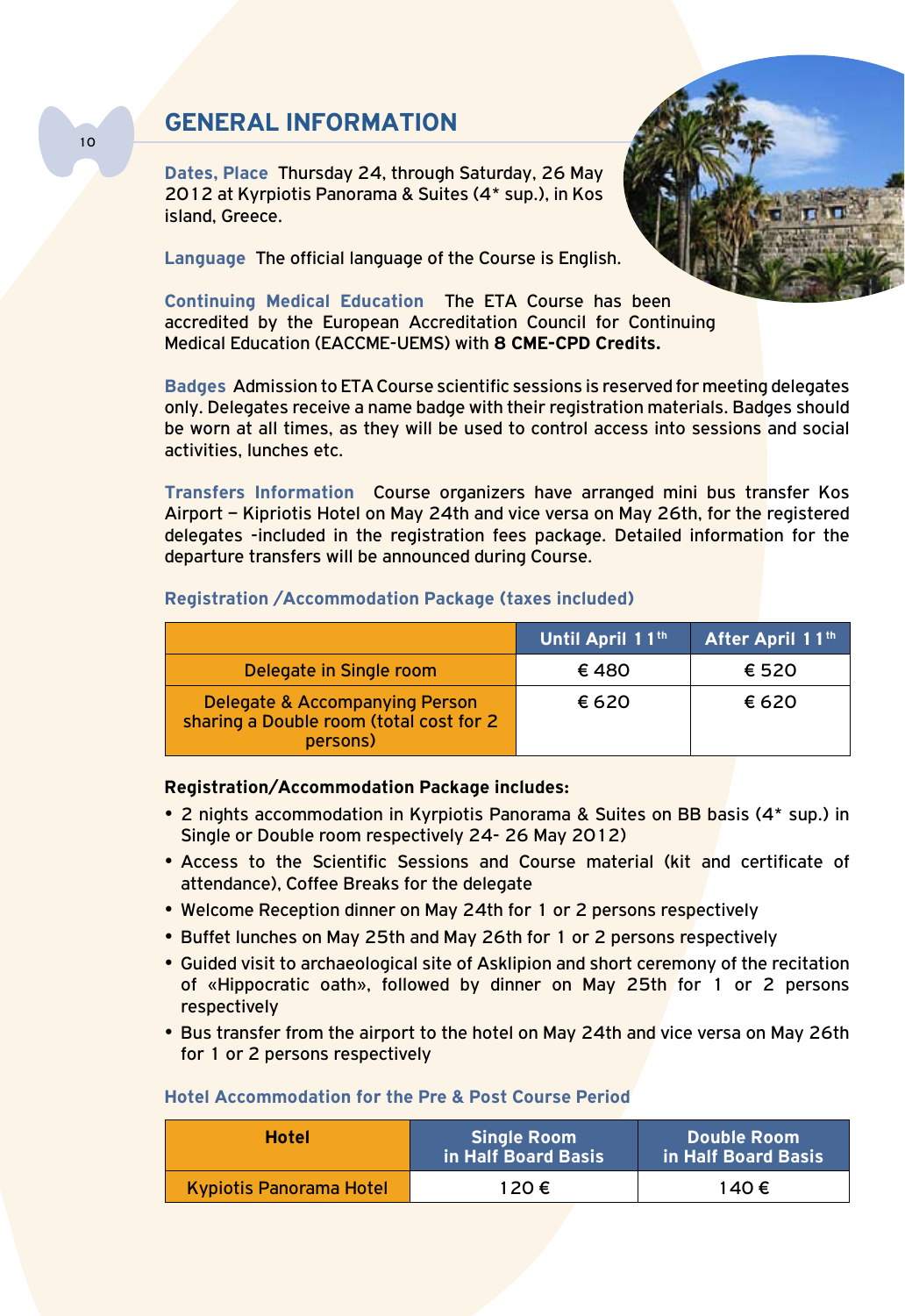### **Lunches/ Social Events / Guided Visit to Αrchaeological Site of Asklipion**

Lunches Lunches on May 25<sup>th</sup> and 26<sup>th</sup> will be served at the hotel restaurant against coupons provided by the Secretariat during Registration.

Included in the Registration fees of participants and registered Accompanying persons

Admission will be against coupons provided by the Secretariat during Registration.

**Opening Ceremony, Thursday, May 24, 2012** The Opening Ceremony will be held at Panorama Kypriotis hotel and will be followed by dinner at the hotel restaurant, on May 24<sup>th</sup>, where everyone will have the opportunity to meet old acquaintances and make new friends.

Included in the Registration fees of participants and registered Accompanying persons Admission will be against coupons provided by the Secretariat during Registration.

**Guided visit to archaeological site of Asklipion, May 25, 2012** In the afternoon of Friday May  $25<sup>th</sup>$ , we shall depart for our visit to the Sanctuary of Hippocrates. Guided visit to archaeological site of Asklipion and short ceremony of the recitation of "Hippocratic oath", followed by dinner in a traditional tavern.

Included in the Registration fees of participants and registered Accompanying persons

Admission will be against coupons provided by the Secretariat during Registration